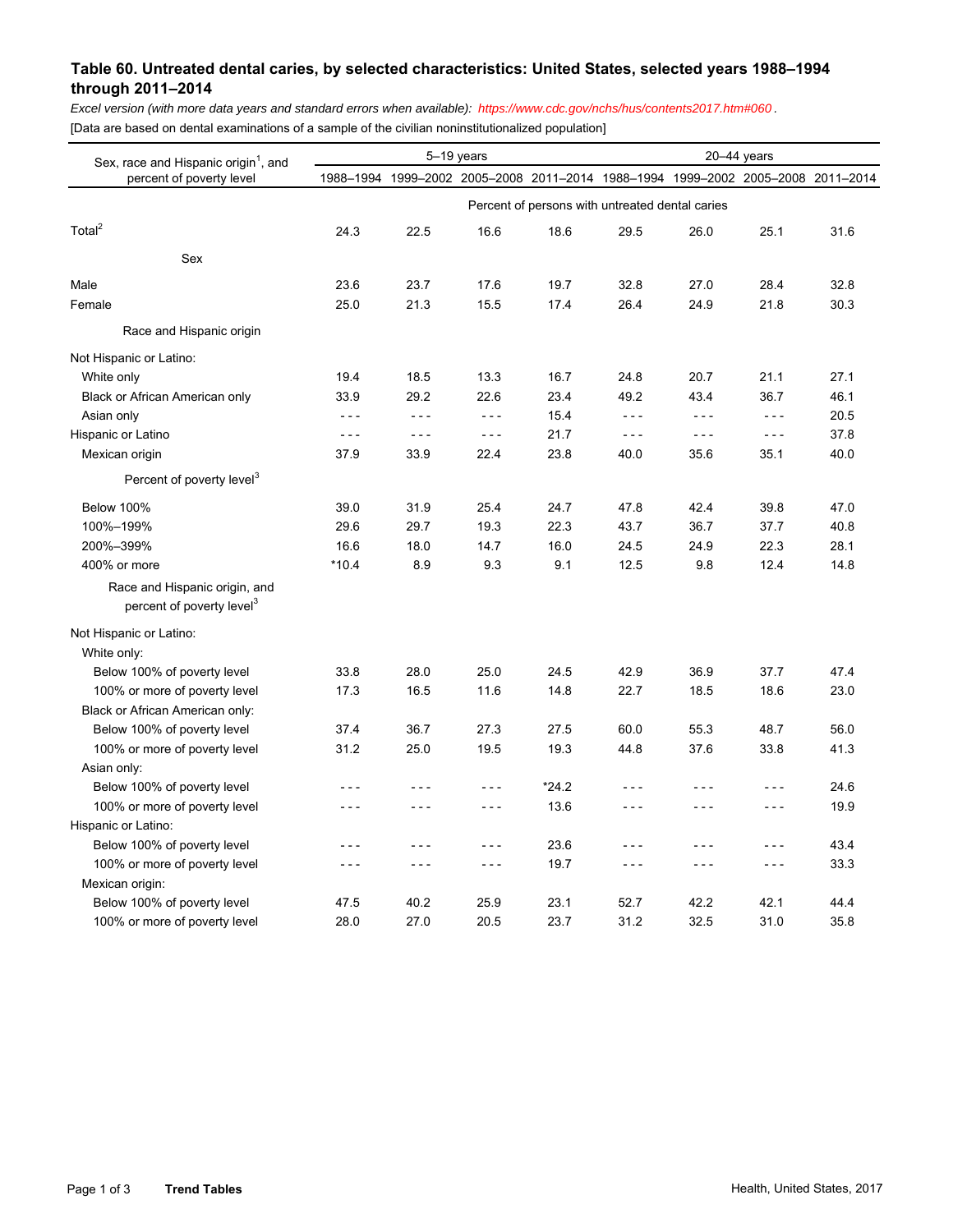## **Table 60. Untreated dental caries, by selected characteristics: United States, selected years 1988–1994 through 2011–2014**

*Excel version (with more data years and standard errors when available): <https://www.cdc.gov/nchs/hus/contents2017.htm#060>.*  [Data are based on dental examinations of a sample of the civilian noninstitutionalized population]

| Sex, race and Hispanic origin <sup>1</sup> , and<br>percent of poverty level | 45-64 years                                     |         |                                                                                 |       | 65 years and over |         |         |         |  |  |  |
|------------------------------------------------------------------------------|-------------------------------------------------|---------|---------------------------------------------------------------------------------|-------|-------------------|---------|---------|---------|--|--|--|
|                                                                              |                                                 |         | 1988-1994 1999-2002 2005-2008 2011-2014 1988-1994 1999-2002 2005-2008 2011-2014 |       |                   |         |         |         |  |  |  |
|                                                                              | Percent of persons with untreated dental caries |         |                                                                                 |       |                   |         |         |         |  |  |  |
| Total <sup>2</sup>                                                           | 25.4                                            | 20.1    | 21.6                                                                            | 27.2  | 27.1              | 18.4    | 19.9    | 21.8    |  |  |  |
| Sex                                                                          |                                                 |         |                                                                                 |       |                   |         |         |         |  |  |  |
| Male                                                                         | 28.5                                            | 24.0    | 25.4                                                                            | 31.8  | 31.2              | 21.8    | 25.1    | 24.7    |  |  |  |
| Female                                                                       | 22.6                                            | 16.5    | 18.0                                                                            | 22.9  | 24.1              | 15.7    | 15.6    | 19.4    |  |  |  |
| Race and Hispanic origin                                                     |                                                 |         |                                                                                 |       |                   |         |         |         |  |  |  |
| Not Hispanic or Latino:                                                      |                                                 |         |                                                                                 |       |                   |         |         |         |  |  |  |
| White only                                                                   | 21.7                                            | 15.6    | 17.1                                                                            | 23.4  | 24.6              | 16.0    | 17.8    | 18.6    |  |  |  |
| Black or African American only                                               | 46.2                                            | 39.8    | 44.4                                                                            | 45.4  | 51.2              | 38.6    | 35.8    | 40.7    |  |  |  |
| Asian only                                                                   | $- - -$                                         | $- - -$ | $- - -$                                                                         | 17.4  | $- - -$           | $- - -$ | $- - -$ | 27.6    |  |  |  |
| Hispanic or Latino                                                           | $- - -$                                         | $- - -$ | $- - -$                                                                         | 35.9  | $- - -$           | $- - -$ | $- - -$ | 34.4    |  |  |  |
| Mexican origin                                                               | 41.4                                            | 34.3    | 35.4                                                                            | 40.8  | 46.3              | 37.9    | 36.4    | 46.3    |  |  |  |
| Percent of poverty level <sup>3</sup>                                        |                                                 |         |                                                                                 |       |                   |         |         |         |  |  |  |
| <b>Below 100%</b>                                                            | 49.5                                            | 39.3    | 47.6                                                                            | 54.2  | 46.8              | 30.5    | 41.3    | 44.0    |  |  |  |
| 100%-199%                                                                    | 42.5                                            | 35.9    | 37.7                                                                            | 45.0  | 37.6              | 25.3    | 22.5    | 36.8    |  |  |  |
| 200%-399%                                                                    | 25.0                                            | 24.8    | 27.6                                                                            | 29.2  | 24.1              | 15.6    | 16.6    | 18.3    |  |  |  |
| 400% or more                                                                 | 13.0                                            | 9.6     | 10.0                                                                            | 12.6  | 15.6              | 11.1    | 13.1    | $*9.5$  |  |  |  |
| Race and Hispanic origin, and<br>percent of poverty level <sup>3</sup>       |                                                 |         |                                                                                 |       |                   |         |         |         |  |  |  |
| Not Hispanic or Latino:                                                      |                                                 |         |                                                                                 |       |                   |         |         |         |  |  |  |
| White only:                                                                  |                                                 |         |                                                                                 |       |                   |         |         |         |  |  |  |
| Below 100% of poverty level                                                  | 47.6                                            | 31.2    | 45.4                                                                            | 52.2  | 38.5              | $*27.1$ | $*35.6$ | 46.7    |  |  |  |
| 100% or more of poverty level                                                | 19.7                                            | 14.2    | 15.4                                                                            | 20.9  | 23.9              | 15.4    | 16.1    | 17.2    |  |  |  |
| Black or African American only:                                              |                                                 |         |                                                                                 |       |                   |         |         |         |  |  |  |
| Below 100% of poverty level                                                  | 62.9                                            | 52.5    | 61.0                                                                            | 71.7  | 56.3              | 40.1    | 55.7    | 52.9    |  |  |  |
| 100% or more of poverty level                                                | 41.2                                            | 37.7    | 41.4                                                                            | 37.9  | 47.8              | 40.3    | 30.6    | 38.6    |  |  |  |
| Asian only:                                                                  |                                                 |         |                                                                                 |       |                   |         |         |         |  |  |  |
| Below 100% of poverty level                                                  | $- - -$                                         | $- - -$ | - - -                                                                           | *26.2 | - - -             | - - -   | $- - -$ | $\star$ |  |  |  |
| 100% or more of poverty level                                                | $- - -$                                         | $- - -$ | $- - -$                                                                         | 15.4  | $- - -$           | $- - -$ | $- - -$ | 26.7    |  |  |  |
| Hispanic or Latino:                                                          |                                                 |         |                                                                                 |       |                   |         |         |         |  |  |  |
| Below 100% of poverty level                                                  | - - -                                           | $- - -$ | - - -                                                                           | 45.6  | - - -             | - - -   | $- - -$ | 39.0    |  |  |  |
| 100% or more of poverty level                                                | $- - -$                                         | $- - -$ | $- - -$                                                                         | 33.6  | ---               | $- - -$ | $- - -$ | 33.1    |  |  |  |
| Mexican origin:                                                              |                                                 |         |                                                                                 |       |                   |         |         |         |  |  |  |
| Below 100% of poverty level                                                  | 52.7                                            | 49.0    | 51.6                                                                            | 49.9  | 62.8              | 46.8    | 56.3    | 58.7    |  |  |  |
| 100% or more of poverty level                                                | 34.5                                            | 31.1    | 30.9                                                                            | 38.5  | 35.4              | 36.2    | 26.2    | 42.3    |  |  |  |